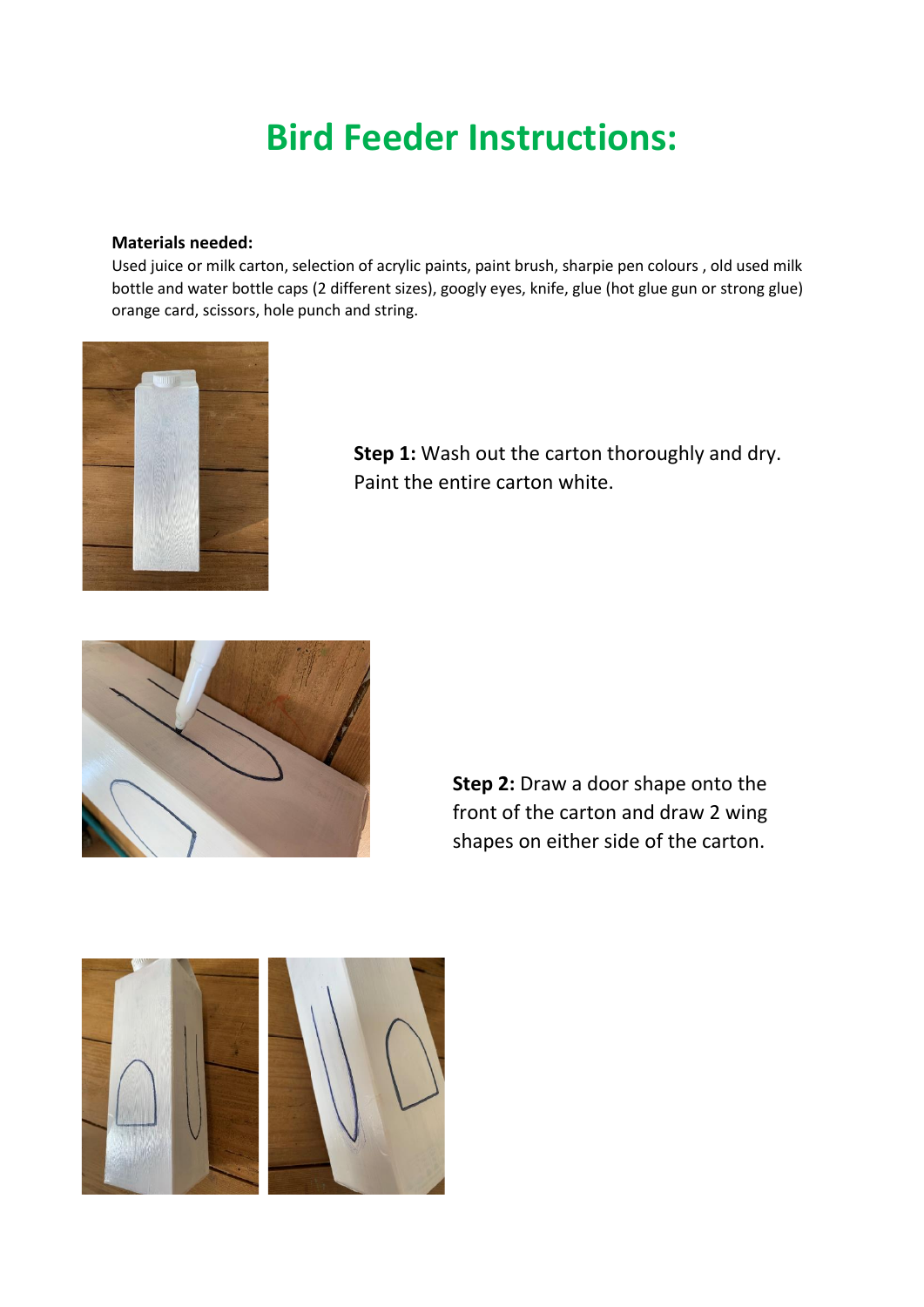



**Step 3:** Cut out the entire front door shape to leave an opening. Cut around the wing shape but leave the top area attached, bend forward to create a wing.



**Step 4:** Cut a slit under the front opening and push a lolly pop stick into it. This is the perch for the bird to sit on.



**Step 5:** Start to decorate the carton any way you wish using acrylic paints and sharpies.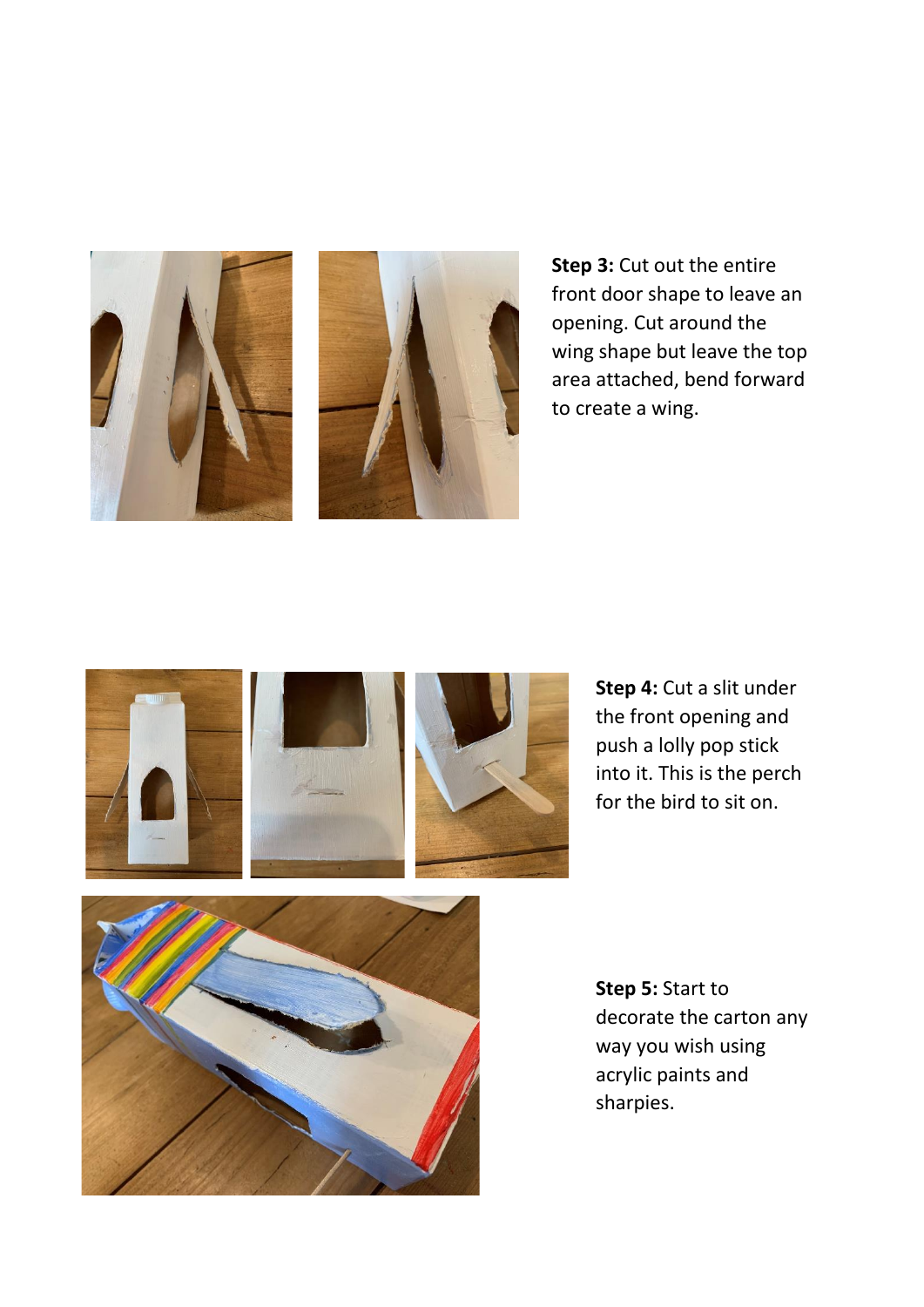

**Step 6:** Use glue to stick the smaller bottle cap into the larger bottle cap.



**Step 7:** Glue bottle caps to the carton and stick googly eyes to the centre to create a pair of eyes. Cut out a triangular shape from a piece of orange card and glue just under the eyes to create a beak.



**Step 8:** Add details to the wings and front of the carton to create feather like shapes.